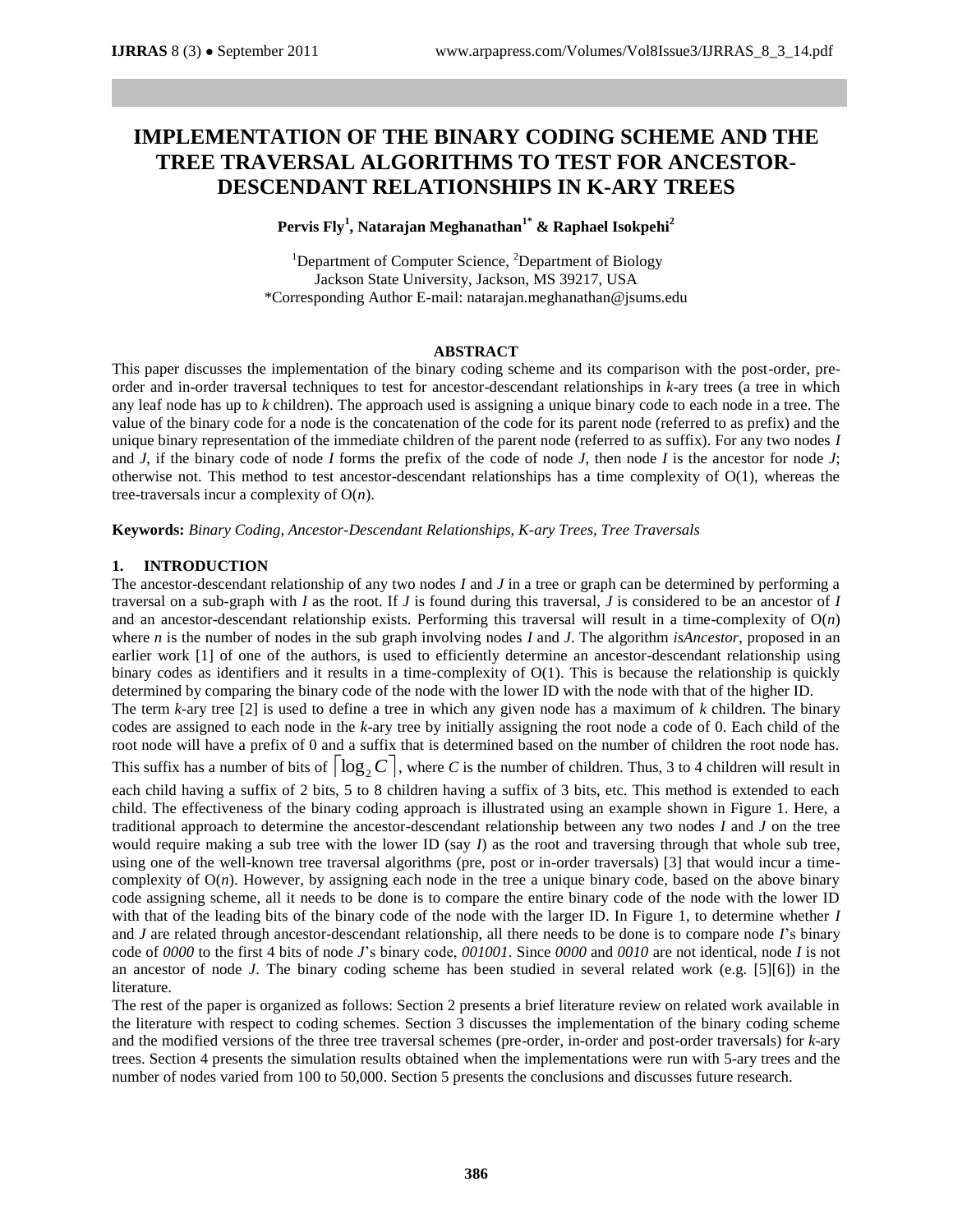

*Figure 1. Example – Binary Code Assignment and Determination of Ancestor-Descendant Relationships*

#### **2. LITERATURE REVIEW**

In [7], the authors propose a method to compress the *decimal* codes of trees nodes and use these codes for fast determination of ancestor-descendant relations. However, the worst-case time complexity and space complexity of the compressed decimal codes based method are  $O(n+m^2)$  and  $O(m)$  respectively, where *n* amd *m* represent the total number of nodes and the number of nodes without any grandchildren (referred to as kernel nodes). *Gray* codes are defined as the set of integers  $0 \ldots 2^{n-1}$  where *n* is the length of binary string representing the codes and the adjacent integers in this set differ in only a single bit position. In [8], Xiang et. al., proposed an algorithm to generate Gray codes for *k*-ary trees ( $k > 3$ ) with *n* internal nodes in  $2^{n-1}$  different ways; however, the issue of determining ancestordescendant relationships using the Gray codes between any two nodes in a tree has node been addressed. In [9], Gupta propose the idea of assgining (through a pre-order traversal) the left and right branches of the tree with 0s and 1s respectively. However, this method cannot be used to determine ancestor-descendant relationships.

Jun et. al [10] propose the use of Tunstall codes to form the prefix codes for other codes according to a variable-tofixed length mapping scheme. In [11], the authors introduce the notion of divisibility and primality on *k*-ary trees and established a relation between the indecomposable prefix codes and prime trees. Neither the use of Tunstall codes nor the use of the indecomposable prefix codes for determining ancestor-descendant relationships has been yet studied. Prufer codes have been used to label free trees (connected a-cyclic undirected graphs) of n nodes using a sequence of length *n*-2. It takes O(log*n*) time to compute the Prufer codes of an *n*-node labeled free tree. Though Prufer codes have extensive use in parallel algorithms, their use for determining ancestor-descendant relationships in a tree has not been yet explored.

In [5], the authors explored the use of a binary coding scheme (similar to the BCAD approach implemented in this paper) to index XML data and quickly determine ancestor-descendant relationships in a heirarchy of XML data. In another related work [6], the authors propose a numbering scheme that embeds structural information within XML nodes, encoded as bits. This is more efficient and faster than the Dietz's numbering scheme [12] that utilizes preand post- order traversal of a hierarchy of XML data.

## **3. IMPLEMENTATIONS OF THE BCAD SCHEME AND TREE TRAVERSAL ALGORITHMS FOR K-ARY TREES**

The implementation is performed in Java. A TreeMap (2-dimensional data structure) [4] is used to represent the tree; in the TreeMap – there are *n* keys, with each key representing a node in the tree. Each key (node) has a value which is the list of nodes adjacent to the key (node). For example, in Figure 2, node 2 is adjacent to parent 0 and children 4 and 5, thus the value for key 2 will contain the list  $\{0, 4, 5\}$ . This list will be referred to in the paper as an adjacency list.



*Figure 2. A Sample 3-ary Tree and its Adjacency List*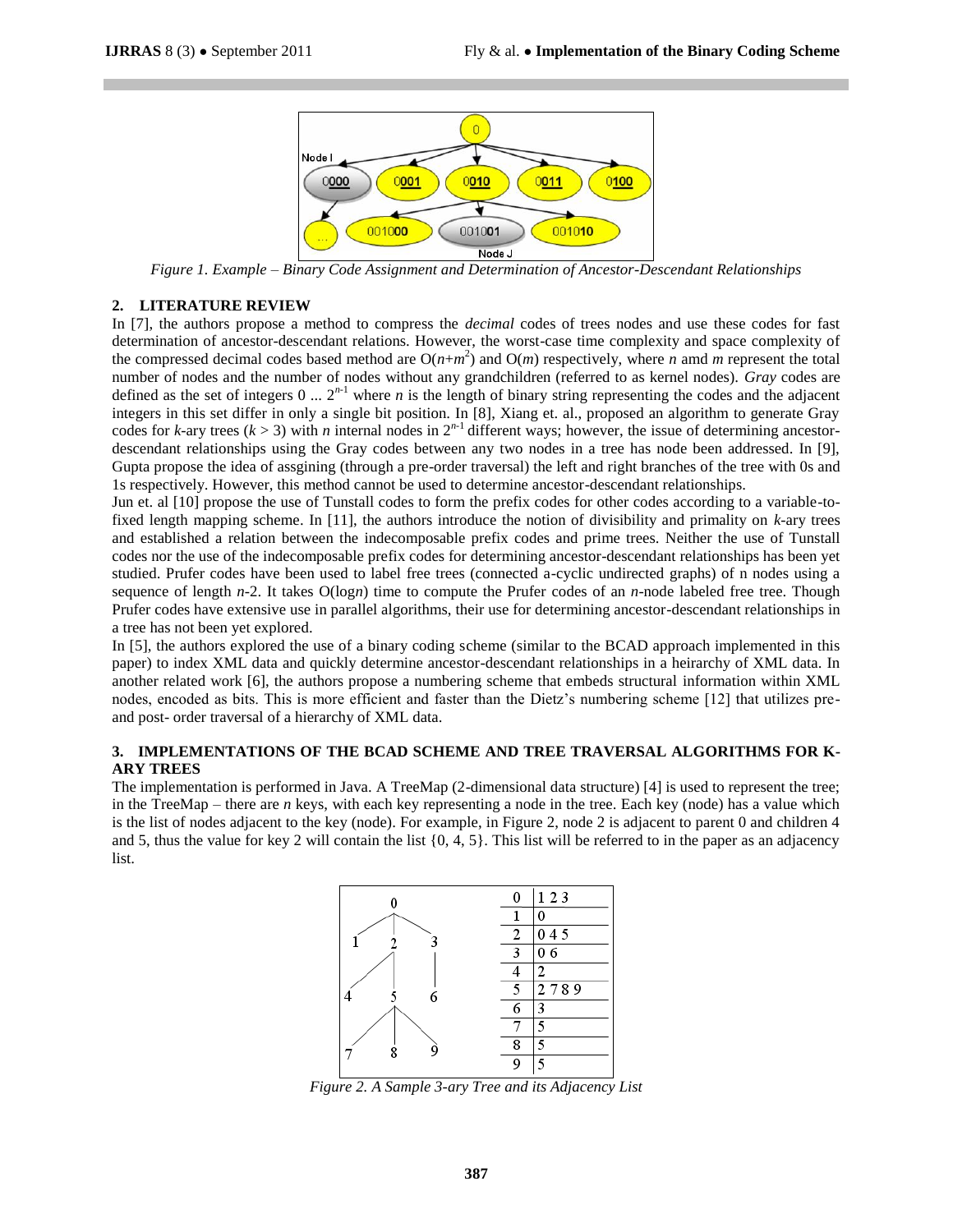Starting with the root node, the *k*-ary tree is formed by adding a random number of children from 0 to *k* to the node. This continues in a left-to-right fashion, starting from the root node's leftmost child to the rightmost child. By setting up the tree this way, the leftmost child will always have a lower ID compared to its siblings. Each child has its ID placed in the TreeMap with the parent node as the first value in the adjacency list. For example, referring to Figure 2 again, since node 2 has a parent of 0, the list  $\{0, 4, 5\}$  will imply that the first item in the list, 0, is the parent. Any node that is not marked as the root node will have this implication, as this will be important for performing the traversals on the *k*-ary tree.

Once the tree is formed, first the binary code assignment is performed. The performance of the binary coding scheme-based ancestor descendant relationship determination process, hereafter shortly referred to as BCAD, is compared with the traditional tree traversal algorithms such as pre-order, post-order and in-order traversals. Because the algorithms available for such tree traversals are commonly implemented for binary trees, unique algorithms needed to be developed such that these tree traversals could be performed on a tree with *k* children. Since a TreeMap is used to represent the tree, simulating the traversals by utilizing the adjacency list for each node is necessary. In addition, a one-dimensional list, *visitedList*, is kept to keep track of all nodes visited.

## **3.1. BCAD Scheme**

The BCAD scheme is based of the *isAncestor* algorithm [1] proposed in our earlier work. The algorithm as applied here is as shown through the pseudo code in Figure 2:

--------------------------------------------------------------------------------------------------------------------------------------------

1 function **isAncestor**(int *codeI*, int *codeJ*){

```
2 //Input: The complete binary codes of nodes I and J, represented as codeI and codeJ respectively
```
- 3 //*Output*: Returns 1 if *codeI* forms the leading bits of *codeJ*, otherwise 0.
- 4 **int** *extractedCodeJ*;
- 5 Extract first *b* bits of *codeJ*, where *b* is the length of *codeI*.
- 6 Assign extracted bits to *extractedCodeJ*.
- 7 **if** (*codeI* = = *extractedCodeJ*)
- 8 **return** 1;
- 9 **else**
- 10 **return** 0;
- 11 } //end isAncestor

-------------------------------------------------------------------------------------------------------------------------------------------- *Figure 3. Pseudo Code for Procedure isAncestor of the BCAD Scheme*

The *isAncestor* algorithm simply extracts the first *b* bits of the binary code of node *J* where *b* is the number of bits in the complete binary code of node *I* and compares those extracted bits to binary code of node *I*. If the bits compared are identical, then an ancestor-descendant relationship exists; otherwise, not. Note that the *isAncestor* algorithm implicitly assumes that the first argument (binary code of node *I*) could be the binary code of the potential ancestor and the second argument (binary code of node *J*) could be the binary code of the potential descendant and then goes ahead with the comparison. Before calling the *isAncestor* algorithm, the user has to decide the order of the two arguments (i.e., the two nodes) representing the potential ancestor and potential descendant respectively, from left to right.

Given two nodes *I* and *J*, to decide which node would be the potential ancestor and potential descendant, we recommend comparing the length of the binary codes of the two nodes – the node with the larger code length cannot be an ancestor node of the other node (with a smaller code length). Looking back at the procedure described in Section 1 for assignment of binary codes, one can notice that the length of the binary codes of the nodes increases with the number of levels one goes away from the root of the tree.

## **3.2. Pre-Order Traversal for K-ary Trees**

The traditional pre-order traversal functions on a binary tree by using the simple "root, left, right" approach while identifying nodes in the tree. Instead, the modified pre-order traversal for *k*-ary trees uses a "root, left, second left, ..., right" approach. In Figure 3, the sequence according to which the vertices are identified illustrates the order in which the vertices are visited according to the pre-order traversal approach. The pseudo code of the modified preorder traversal algorithm is illustrated in Figure 5.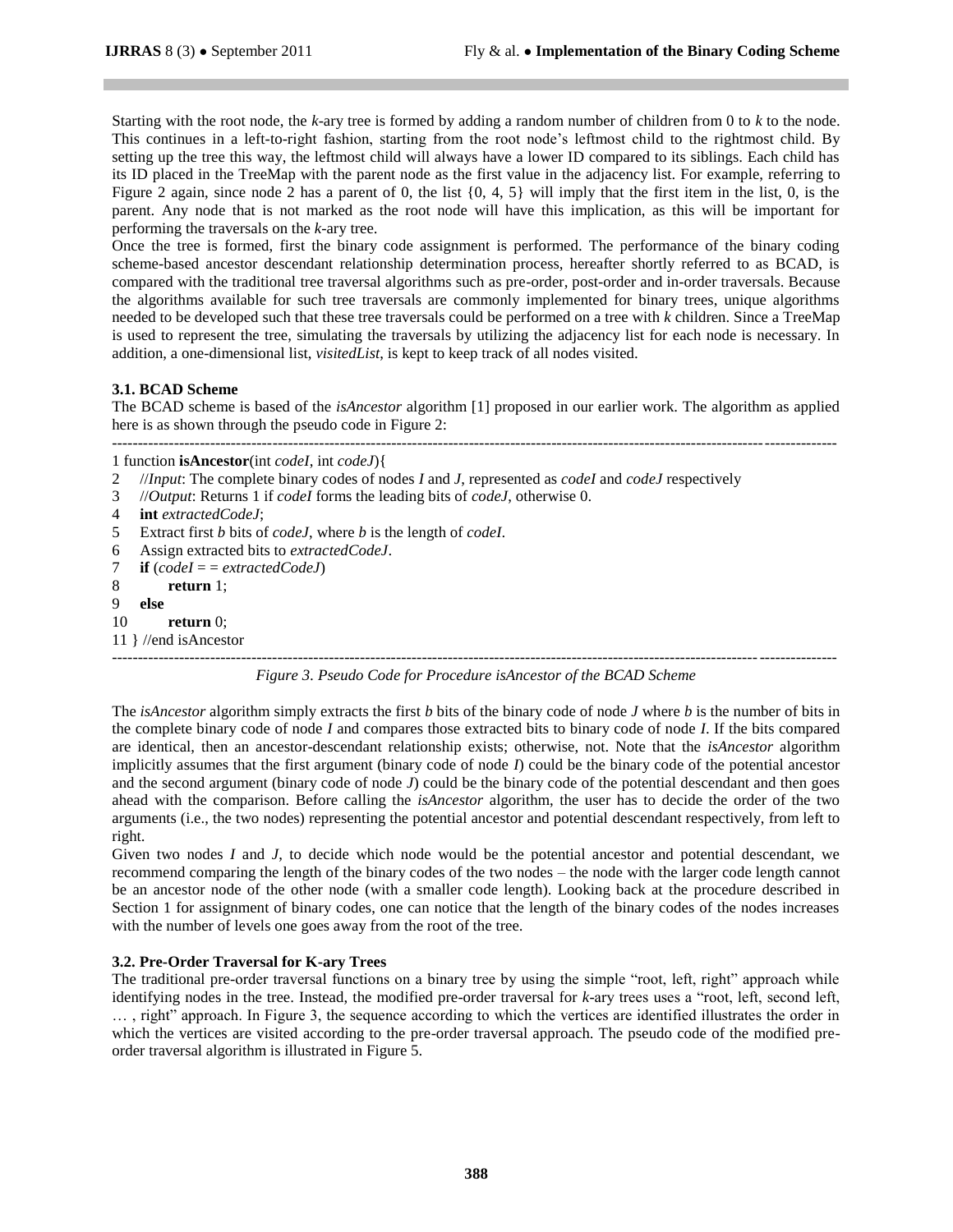

*Figure 4. Sequence of Vertices Visited in a 5-ary Tree using Pre-order Traversal*

| 1 function pre-Order(int <i>i</i> , int <i>j</i> ){ |                                                                                                    |  |  |  |  |
|-----------------------------------------------------|----------------------------------------------------------------------------------------------------|--|--|--|--|
| 2                                                   | // <i>Input</i> : Potential ancestor $i$ and potential descendant $j$ .                            |  |  |  |  |
| 3                                                   | //Function: Perform pre-order traversal on a subgraph with root i. Return when j has been found or |  |  |  |  |
|                                                     | when all nodes have been discovered.                                                               |  |  |  |  |
| 4                                                   | while (true)                                                                                       |  |  |  |  |
| 5                                                   | boolean moreChildren = false;                                                                      |  |  |  |  |
| 6                                                   | <b>if</b> $(i$ not in visited List)                                                                |  |  |  |  |
|                                                     | add <i>i</i> to visited List;                                                                      |  |  |  |  |
| 8                                                   | <b>if</b> $(j$ is in visited List)                                                                 |  |  |  |  |
| 9                                                   | return;                                                                                            |  |  |  |  |
| 10                                                  | <b>if</b> $(i$ has children)                                                                       |  |  |  |  |
| 11                                                  | <b>loop:</b> for (children of $i$ )                                                                |  |  |  |  |
| 12                                                  | if (childNode not in visitedList)                                                                  |  |  |  |  |
| 13                                                  | $moreChildren = true$ ;                                                                            |  |  |  |  |
| 14                                                  | $i = \text{childNode}$                                                                             |  |  |  |  |
| 15                                                  | break <b>loop</b> ;                                                                                |  |  |  |  |
| 16                                                  | <b>if</b> (!moreChildren)                                                                          |  |  |  |  |
| 17                                                  | <b>if</b> $(i = = rootNode)$ <b>return</b> ;                                                       |  |  |  |  |
| 18                                                  | $i = parentNode;$                                                                                  |  |  |  |  |
| $19$ //end pre-Order                                |                                                                                                    |  |  |  |  |
|                                                     |                                                                                                    |  |  |  |  |

*Figure 5. Pseudo Code for Modified Pre-Order Traversal Algorithm for k-ary Trees*

The pre-order traversal initially starts by setting a Boolean value *moreChildren* to false (line 5) and adding the root node *i* to *visitedList* (line 7). The children of the root node are then checked from left to right (line 11) to determine if any of the children are in *visitedList*. The first child determined to not be in *visitedList*, which in this case would be the leftmost child, now has *i* pointing to it (line 14). The loop breaks, and since *moreChildren* is now true, the *if*  statement on line 16 of Figure 5 is skipped and the while loop continues. Node *i*, which is currently pointing to the leftmost child of the root, is now added to *visitedList*. The children of *i*, if *i* has any children, are then checked just like *i* and its siblings were checked in the previous iteration. If *i* has no children, then *moreChildren* is false and line 16 is true, thus setting *i* as the parent node, or the root node. Since node *i* is pointing back to the root node, the children of the root are checked once again. The leftmost child is currently in *visitedList*, so the next leftmost child is then checked. That child would not be in *visitedList*, so *i* is now pointing to that child. The algorithm stops when node *j* has been found or if, when the flow returns to the root after visiting all the other nodes, all of the root node's children are in *visitedList*.

Unlike the BCAD scheme, with the pre-order traversal (and even in the other two tree traversal schemes), given two nodes *i* and *j*, represented by their node IDs, it would not be easy to determine the potential ancestor and potential descendant nodes. This is because we cannot always say that a node with the smaller ID will be always higher (i.e., closer to the root) than the node with the larger ID. Note that in Figure 4, node 8 is a level higher than node 5 as node 5 is visited earlier than node 8 in a pre-order traversal of the 5-ary tree illustrated in Figure 4.

#### **3.3. In-order Traversal for K-ary Trees**

The traditional in-order traversal functions on a binary tree by using the simple "left, root, right" approach while identifying the nodes in the tree. Instead, the modified in-order traversal for *k*-ary trees uses a "left, root, second left, ..., right" approach. In Figure 6, the sequence according to which the vertices are identified illustrates the order in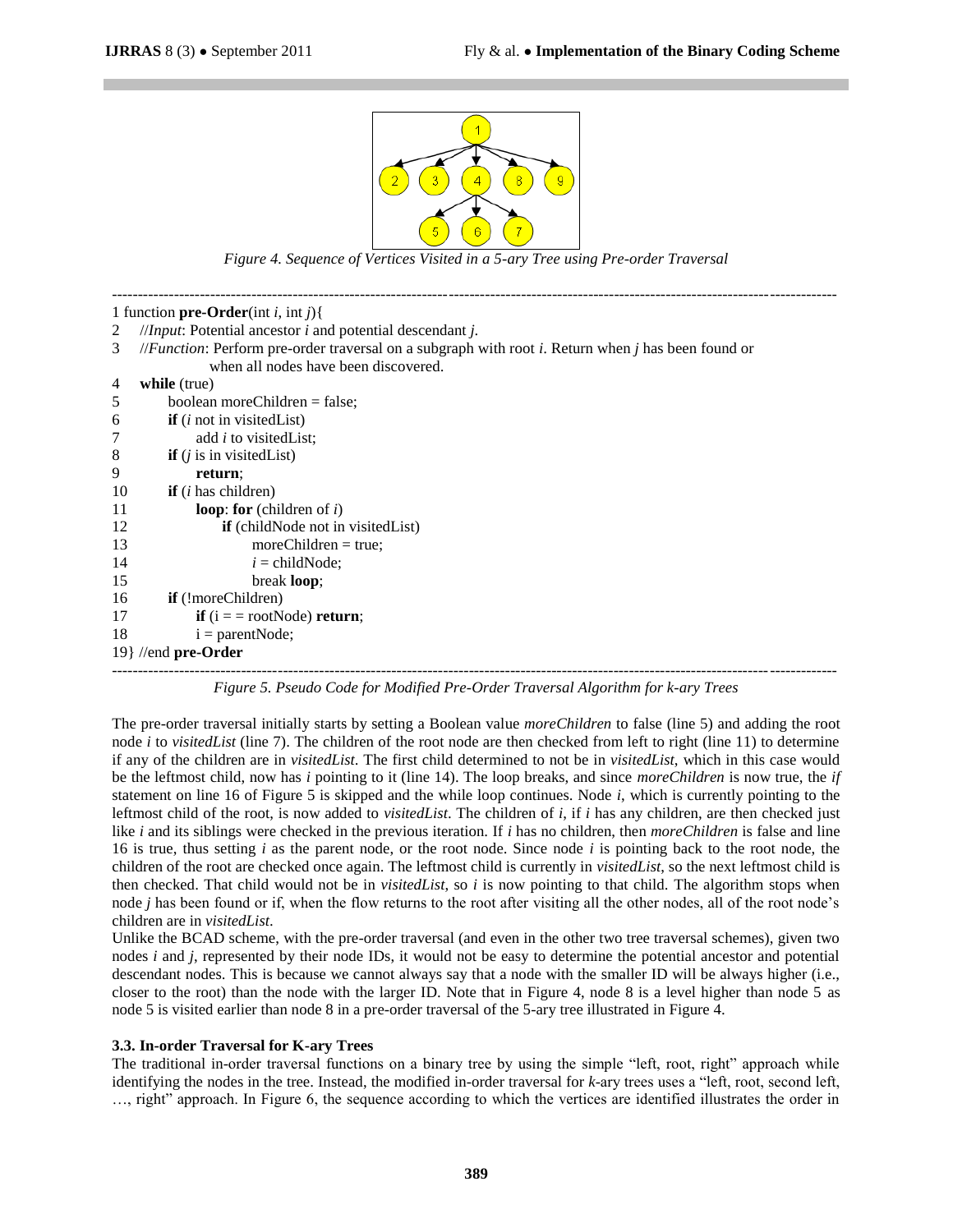which the vertices are visited according to the in-order traversal approach. The pseudo code of the modified in-order traversal algorithm is illustrated in Figure 7.



*Figure 6. Sequence of Vertices Visited in a 5-ary Tree using In-order Traversal*

| 1 function <b>in-Order</b> (int <i>i</i> , int <i>j</i> ){ |                                                                                                                        |  |  |  |  |  |  |
|------------------------------------------------------------|------------------------------------------------------------------------------------------------------------------------|--|--|--|--|--|--|
| 2                                                          | //Input: Potential ancestor $i$ and potential descendant $j$ .                                                         |  |  |  |  |  |  |
| 3                                                          | // <i>Function</i> : Perform in-order traversal on a sub graph with root i. Return when $j$ has been found or when all |  |  |  |  |  |  |
|                                                            | nodes have been discovered.                                                                                            |  |  |  |  |  |  |
| 4                                                          | while (true)                                                                                                           |  |  |  |  |  |  |
| 5                                                          | boolean checkOtherChildren = false;                                                                                    |  |  |  |  |  |  |
| 6                                                          | boolean moreChildren = false;                                                                                          |  |  |  |  |  |  |
| 7                                                          | <b>if</b> $(j$ is in visited List)                                                                                     |  |  |  |  |  |  |
| 8                                                          | return;                                                                                                                |  |  |  |  |  |  |
| 9                                                          | if $(i$ has children)                                                                                                  |  |  |  |  |  |  |
| 10                                                         | if (firstChild is in visitedList)                                                                                      |  |  |  |  |  |  |
| 11                                                         | <b>if</b> (i is not in visited List)                                                                                   |  |  |  |  |  |  |
| 12                                                         | add i to visitedList;                                                                                                  |  |  |  |  |  |  |
| 13                                                         | $checkOtherChildren = true;$                                                                                           |  |  |  |  |  |  |
| 14                                                         | else                                                                                                                   |  |  |  |  |  |  |
| 15                                                         | $i = firstChild;$                                                                                                      |  |  |  |  |  |  |
| 16                                                         | else                                                                                                                   |  |  |  |  |  |  |
| 17                                                         | add <i>i</i> to visited List;                                                                                          |  |  |  |  |  |  |
| 18                                                         | if $(i == root)$ return;                                                                                               |  |  |  |  |  |  |
| 19                                                         | $i = parent;$                                                                                                          |  |  |  |  |  |  |
| 20                                                         | if (checkOtherChildren)                                                                                                |  |  |  |  |  |  |
| 21                                                         | loop: for (children of $i$ )                                                                                           |  |  |  |  |  |  |
| 22                                                         | if (childNode not in visitedList)                                                                                      |  |  |  |  |  |  |
| 23                                                         | $moreChildren = true;$                                                                                                 |  |  |  |  |  |  |
| 24                                                         | $i = \text{childNode};$                                                                                                |  |  |  |  |  |  |
| 25                                                         | break loop;                                                                                                            |  |  |  |  |  |  |
| 26                                                         | if (!moreChildren)                                                                                                     |  |  |  |  |  |  |
| 27                                                         | if $(i = = rootNode)$ return;                                                                                          |  |  |  |  |  |  |
| 28                                                         | $i = parentNode;$                                                                                                      |  |  |  |  |  |  |
| $29$ //end in-Order                                        |                                                                                                                        |  |  |  |  |  |  |
|                                                            |                                                                                                                        |  |  |  |  |  |  |

*Figure 7. Pseudo Code for Modified In-Order Traversal Algorithm for k-ary Trees*

The in-order traversal initially by checking the first child of the node *i* is currently pointing to (in this case, the root node). This differs from *pre-order* in that the node is not placed in *visitedList* first. The leftmost, or "first", child of *i* is checked (line 10) to determine if it is in *visitedList*. If it is not (line 14), *i* is now pointing to the leftmost child; the Boolean *checkOtherChildren* is still false, so the while loop is continued. Node *i*, which is currently pointing to the leftmost child, is checked (line 9) to determine if it has a leftmost child that is not already in *visitedList*. If it does (line 10), then the flow will continue as it did in the last iteration. Otherwise (line 11), node *i* will be added to *visitedList* if it is not already there and *checkOtherChildren* will be set to true. (If node *i* has no children, then the flow will go to line 16, where *i* is added to the *visitedList* and the flow will return back to its parent.)

As with *pre-order*, the other children of node *i* are then checked from left to right (line 21) to determine if they are in *visitedList*; the first child not determined to be in *visitedList* will have *i* pointed to that child. This procedure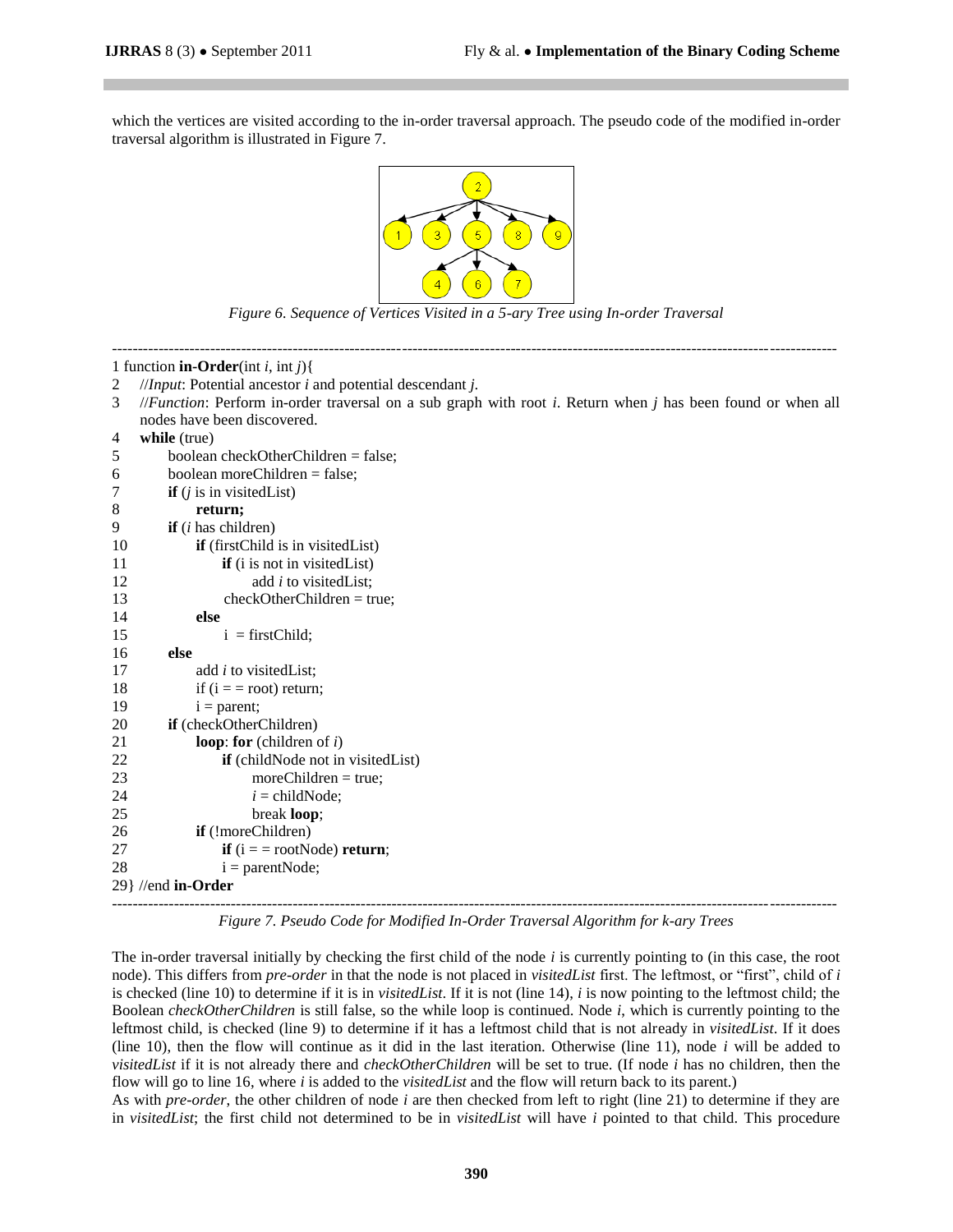continues until, like *pre-order*, the control returns to the root, where it is determined to not have any other children that are in *visitedList*, or *j* is found to be in *visitedList*.

### **3.4. Post-order Traversal for K-ary Trees**

The traditional post-order traversal functions on a binary tree by using the simple "left, root, right" approach while identifying the nodes in the tree. Instead, the modified post-order traversal for  $k$ -ary trees uses a "left, second left, ... , right, root‖ approach. In Figure 8, the sequence according to which the vertices are identified illustrates the order in which the vertices are visited according to post-order traversal. The pseudo code of the modified post-order traversal algorithm is illustrated in Figure 9.



*Figure 8. Sequence of Vertices Visited in a 5-ary Tree using Post-order Traversal*

--------------------------------------------------------------------------------------------------------------------------------------------

#### 1 function **post-Order**(int *i*, int *j*){

- 2 //*Input*: Potential ancestor *i* and potential descendant *j*.
- 3 //*Function*: Perform post-order traversal on a subgraph with root *i*. Return when *j* has been found or when all nodes have been discovered.

| 4                     | while (true)                                                                                              |  |  |  |
|-----------------------|-----------------------------------------------------------------------------------------------------------|--|--|--|
| 5                     | boolean moreChildren = false;                                                                             |  |  |  |
| 6                     | <b>if</b> $(i$ is in visited List)                                                                        |  |  |  |
| 7                     | return;                                                                                                   |  |  |  |
| 8                     | $\mathbf{if}$ ( <i>i</i> has children)                                                                    |  |  |  |
| 9                     | <b>loop:</b> for (children of $i$ )                                                                       |  |  |  |
| 10                    | if (childNode not in visitedList)                                                                         |  |  |  |
| 11                    | $moreChildren = true;$                                                                                    |  |  |  |
| 12                    | $i = \text{childNode}$                                                                                    |  |  |  |
| 13                    | break <b>loop</b> ;                                                                                       |  |  |  |
| 14                    | <b>if</b> (!moreChildren)                                                                                 |  |  |  |
| 15                    | add <i>i</i> to visited List;                                                                             |  |  |  |
| 16                    | <b>if</b> $(i == rootNode)$ <b>return</b> ;                                                               |  |  |  |
| 17                    | $i = parentNode;$                                                                                         |  |  |  |
| $18$ //end post-Order |                                                                                                           |  |  |  |
|                       | $\sim$<br>$\alpha$ , $\alpha$ , $\alpha$ , $\alpha$ , $\alpha$ , $\alpha$ , $\alpha$ , $\alpha$<br>$\sim$ |  |  |  |

*Figure 9. Pseudo Code for Modified Post-Order Traversal Algorithm for k-ary Trees*

The *post-Order* traversal is a less complex form of *pre-Order*. Like *in-Order* traversal, the children of the node currently pointing to *i* are checked (line 9) to determine if one of the children is not currently in *visitedList*. If this is true, then *i* is pointed to that child. If all of the children are in *visitedList* (or if *i* never had any children in the first place), then *moreChildren*, flagged false on line 5, stays false; the ‗if' condition in line 14 evaluates to true. This means that *i* is added to *visitedList* and *i* is pointed to its parent node. If node *i* is currently the root, then this means that all of the children have been checked and added.

## **4. SIMULATIONS**

After a tree is formed, 1000 node pairs are randomly selected. For each node pair, the BCAD scheme, and the three tree traversal schemes are performed to determine whether an ancestor-descendant relationship exists. For all of these methods, the time taken to find the node pairs is recorded. For each approach, the time taken to determine an ancestor-descendant relationship per pair is the total time taken to determine the ancestor-descendant relationships between the node pairs divided by the number of node pairs found. For the BCAD scheme, the time taken to assign each node a code is combined with the time taken to determine an ancestor-relationship for the coding scheme.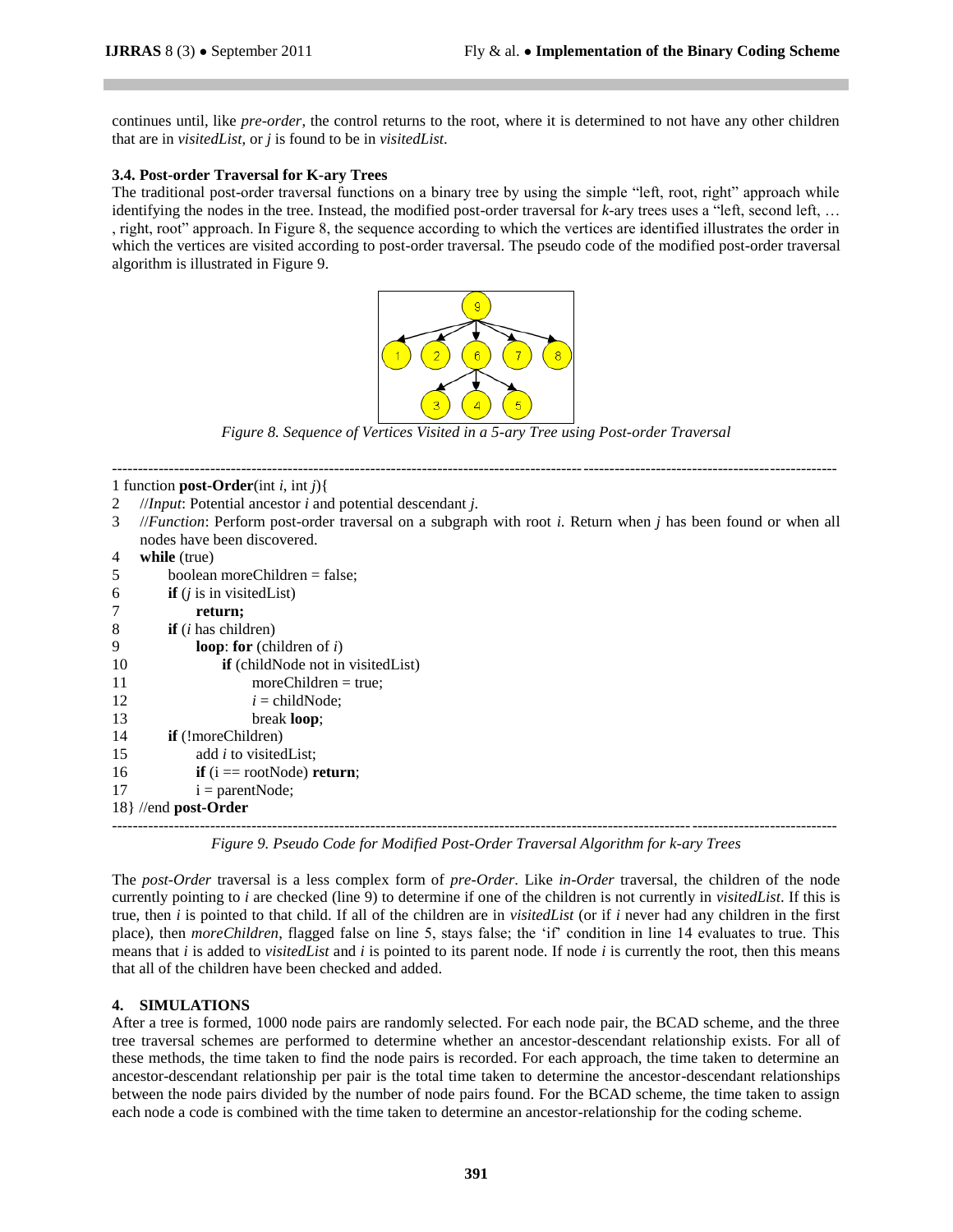To average out the results and reduce the influence of outliers, 100 5-ary trees are used. For these sets of 100 trees, there are different scenarios created based on the number of trees, which are 1000, 2000, 3000, … , 10000 nodes. To test if any trends continue in larger trees, scenarios of 10000, 20000, …, 50000 nodes are used as well.

Table 1 and Figures 10 and 11 illustrate the performance results. As expected from the theoretical analysis, the time taken to determine an ancestor-descendant relationship for the binary coding scheme is nearly instant compared to the tree traversals, whose time complexity increased linearly as the number of nodes in the tree increases. Even after considering the time taken to assign the binary codes, the run-time complexity of the BCAD scheme increases logarithmically compared to the linear time-complexity of the tree traversals.

|                    | Time (in milliseconds) for binary coding scheme and tree traversals |                        |           |          |            |
|--------------------|---------------------------------------------------------------------|------------------------|-----------|----------|------------|
| Number of<br>nodes | <b>BCAD</b> (without binary                                         | BCAD (with binary code | Pre-order | In-order | Post-order |
|                    | code assignment time)                                               | assignment time)       |           |          |            |
| 1,000              | 0.02                                                                | 1.03                   | 2.33      | 2.23     | 1.72       |
| 2,000              | 0.04                                                                | 1.82                   | 8.42      | 8.23     | 5.81       |
| 3,000              | 0.06                                                                | 2.19                   | 17.00     | 17.29    | 12.33      |
| 4,000              | 0.09                                                                | 6.49                   | 27.85     | 27.10    | 21.13      |
| 5,000              | 0.11                                                                | 13.13                  | 31.52     | 29.20    | 21.84      |
| 6,000              | 0.14                                                                | 15.15                  | 55.64     | 49.16    | 41.81      |
| 7,000              | 0.16                                                                | 12.86                  | 62.95     | 55.61    | 38.58      |
| 8,000              | 0.21                                                                | 26.48                  | 69.94     | 57.80    | 42.34      |
| 9,000              | 0.24                                                                | 34.69                  | 79.60     | 76.06    | 57.65      |
| 10,000             | 0.22                                                                | 27.38                  | 91.70     | 90.20    | 65.19      |
| 20,000             | 0.46                                                                | 32.17                  | 214.24    | 207.39   | 149.86     |
| 30,000             | 0.85                                                                | 79.81                  | 346.48    | 356.48   | 246.20     |
| 40,000             | 1.50                                                                | 81.53                  | 351.44    | 290.52   | 226.07     |
| 50,000             | 1.60                                                                | 87.65                  | 650.42    | 617.89   | 461.53     |

*Table 1. Performance Comparison of the BCAD Scheme with the Tree Traversals for 5-ary Trees*



*Figure 10. Performance Comparison of the Binary Coding Scheme with the Tree Traversal Schemes for 5-ary Trees with 100 to 10,000 Nodes*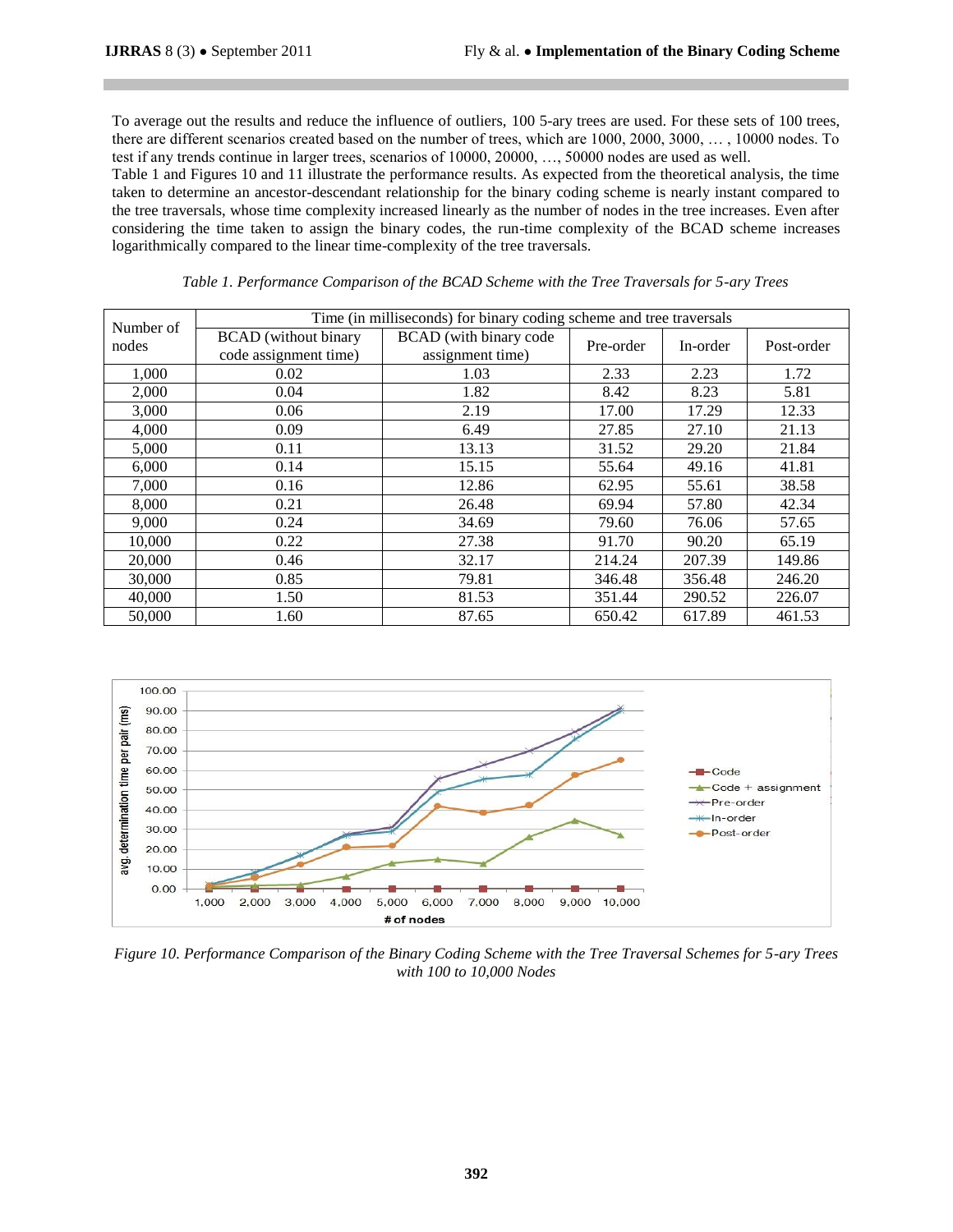

*Figure 11. Performance Comparison of the Binary Coding Scheme with the Tree Traversal Schemes for 5-ary Trees with 10,000 to 50,000 Nodes*

# **5. CONCLUSIONS AND FUTURE RESEARCH**

We discussed in detail the implementation of the binary coding scheme and its comparison with the classical postorder, pre-order and in-order traversal techniques, modified to test for ancestor-descendant relationships in *k*-ary trees (a tree in which any leaf node has up to *k* children). Our approach is to assign a unique binary code to each node in a tree. Our implementations were tested on 5-ary trees with the number of nodes used being 500, 1000, 2000, 5000, 10000, 20000 and 50000. For each of these values, we formed ten 5-ary trees whose average height varied from 6 to 11. The total number of bits needed to assign unique binary codes for all the nodes in the tree was observed to vary somewhere between 12 to 23 times the number of nodes (i.e., 500 to 50,000) in the tree. The time taken to test for ancestor-descendant relationships between any two nodes (averaged over 1000 potential pairs of nodes) was observed to increase only from 3.6 ms to 82.4 ms, as we increased the number of nodes from 500 to 50,000. On the other hand, the time incurred with the tree-traversal algorithms increased from 12.5 ms to 59,000 ms; the three traversal techniques incurred almost the same time. These observations justify our hypothesis that the binary coding scheme can be used to test ancestor-descendant relationships in O(1) time; whereas, the tree-traversals incur  $O(n)$  time, where *n* is the number of nodes in the tree.



*Figure 12. Binary Coded Directed Acyclic Graph (DAG)*

Future research will extend the binary coding method to directed acyclic graphs (DAGs) [3]. As with *k*-ary trees, each node will receive a code based on its parent(s). The main issue is that the number of codes could potentially increase exponentially. For example, as Figure 12 shows, if a child receives 2 codes from one parent and one code from another, it would have 3 codes as its identifier. If the child of this node has a separate parent which also has 3 codes, that child would have 6 codes. Finding a more efficient method for code assignment will be necessary. In this pursuit, we plan to investigate the use of transitive reduction on the DAGs [3] to reduce the space complexity of the code assignment as well as the time complexity incurred for determining ancestor-descendant relationships.